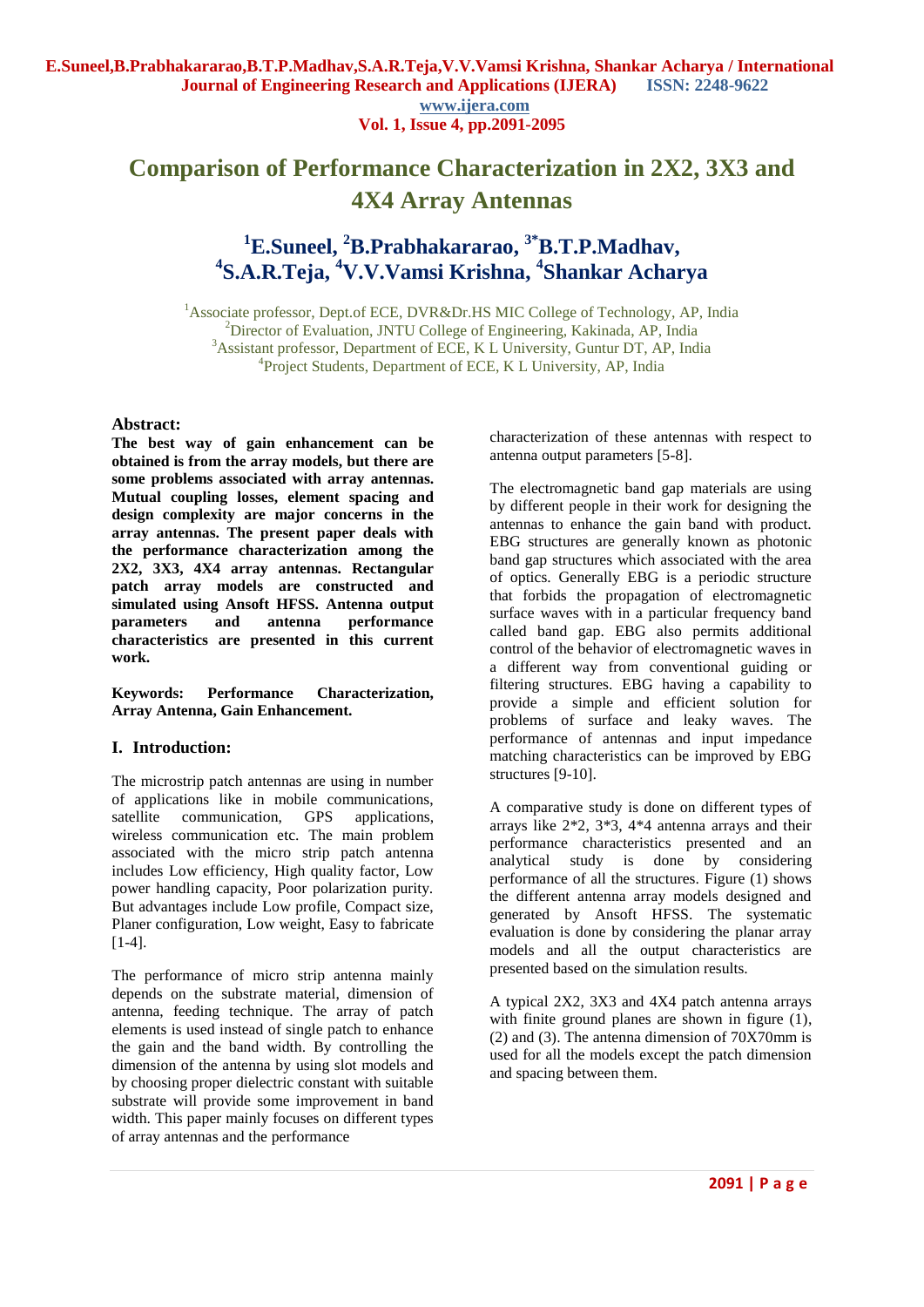# **E.Suneel,B.Prabhakararao,B.T.P.Madhav,S.A.R.Teja,V.V.Vamsi Krishna, Shankar Acharya / International Journal of Engineering Research and Applications (IJERA) ISSN: 2248-9622 www.ijera.com Vol. 1, Issue 4, pp.2091-2095**



**S.No Array Type Return Loss Bandwidth Gain** 1 2X2 -30.11 0.88% 11.54 2 3X3 -30.11 0.89% 15.22 3 4X4 -30.11 0.90% 17.92

Table (1) Antenna Parameters

The return loss is same for 2x2, 3x3 and 4x4 array patch antennas working at 2.6 GHz. The bandwidth and gain are showing some incremented values when array size is increasing. The bandwidth enhancement of 0.01% is observed when we go from 2x2 to 4x4. The main theme of going for array models is for getting better gain. The simulation results showing the gain is increasing if array elements are increasing.

Table (2) shows the Antenna parameters and maximum field data for 2x2, 3x3 and 4x4 patch array models.

| <b>Antenna Parameters</b> |                 |                        |            |                   |                    |               |  |  |
|---------------------------|-----------------|------------------------|------------|-------------------|--------------------|---------------|--|--|
| Inputs                    |                 |                        |            |                   |                    |               |  |  |
| Setup Name:               | infSphere       |                        |            | OΚ                |                    |               |  |  |
| Intrinsic Variation:      | Freg='2.6GHz'   |                        |            |                   |                    |               |  |  |
| Solution:                 | LastAdaptive    |                        |            |                   | Export             |               |  |  |
| Design Variation:         |                 | Airbox dist='3.8435cm' |            |                   |                    |               |  |  |
|                           |                 |                        |            |                   |                    |               |  |  |
| Array Setup:              | Regular Array   |                        |            |                   |                    | Export Fields |  |  |
| Antenna Parameters:       |                 |                        |            |                   |                    |               |  |  |
|                           |                 |                        |            |                   | Units <sup>4</sup> |               |  |  |
| Quantity<br>Max II        |                 | Value<br>0.063811      |            |                   | W/sr               |               |  |  |
| Peak Directivity          |                 |                        |            | 18.687            |                    |               |  |  |
| Peak Gain                 |                 |                        |            | 18.651            |                    |               |  |  |
| Peak Realized Gain        |                 |                        |            | 18.618            |                    |               |  |  |
| Radiated Power            |                 |                        |            | 0.042911          |                    |               |  |  |
| Accepted Power            |                 |                        |            | 0.042994          |                    |               |  |  |
| Incident Power            |                 |                        |            | 0.043071          |                    |               |  |  |
| Radiation Efficiency      |                 |                        |            | 0.99809           |                    |               |  |  |
| $\overline{\phantom{0}}$  | Ш               |                        |            |                   | ≯                  | v             |  |  |
| Maximum Field Data:       |                 |                        |            |                   |                    |               |  |  |
| rE Field                  | Value<br>6.9364 |                        | Units      | At Phi            | At Theta           |               |  |  |
| Total<br>X                | 1.1959          |                        | ٧<br>45deg |                   | 22deg              |               |  |  |
| Ÿ                         | 6.6466          |                        | ٧<br>٧     | 30deg<br>40deg    | 34deg              |               |  |  |
| Z                         | 3.4211          |                        | ٧          | 60deg             | 18deg<br>42deg     |               |  |  |
| Phi                       | 5.9748          |                        | ٧          | 10 <sub>deq</sub> | 16deg              |               |  |  |
| Theta                     | 6.3768          |                        | ٧          | 70deg             | 20deg              |               |  |  |
| LHCP                      | 4.5673          |                        | ٧          | 55deg             | 18deg              |               |  |  |
| RHCP                      | 5.3198          |                        | ٧          | 40deg             | 24deg              |               |  |  |
| Ludwig3/X dominant        | 1.9565          |                        | ٧          | 35deg             | 46deg              |               |  |  |

# Fig (1) 2X2 Rectangular Array Patch



Fig (2) 3X3 Rectangular Array Patch



Fig (3) 4X4 Rectangular Array Patch

# **II. Results and Discussion:**

The performance characteristics of all the three models are presented here and the analysis is done depending on the comparative study. Table (1) shows all the three types of antennas output parameters. Table (1) shows the parameters return loss, bandwidth and gain of the three antennas.

**2092 | P a g e**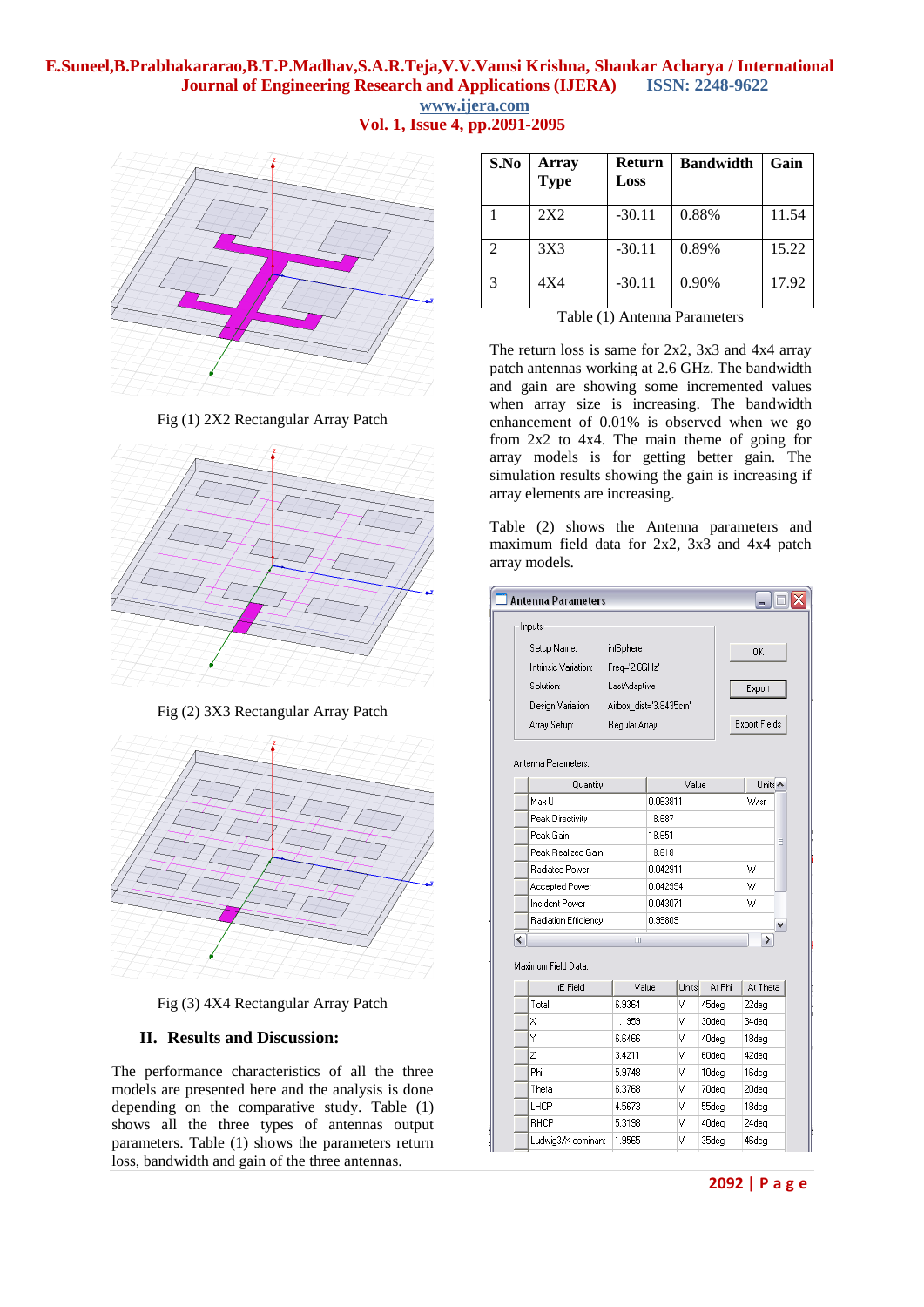# **E.Suneel,B.Prabhakararao,B.T.P.Madhav,S.A.R.Teja,V.V.Vamsi Krishna, Shankar Acharya / International Journal of Engineering Research and Applications (IJERA) www.ijera.com**

**Vol. 1, Issue 4, pp.2091-2095**

| <b>Antenna Parameters</b>     |                        |                      | o<br>÷.                       | <b>Antenna Parameters</b> |                                             |                      | $-1$           |                         |  |
|-------------------------------|------------------------|----------------------|-------------------------------|---------------------------|---------------------------------------------|----------------------|----------------|-------------------------|--|
| Inputs<br>Setup Name:         | infSphere              |                      |                               | 0K                        | Inputs<br>Setup Name:<br>infSphere          |                      |                | 0K                      |  |
| Intrinsic Variation:          | Freg='2.6GHz'          |                      |                               |                           | Freg='2.6GHz'<br>Intrinsic Variation:       |                      |                |                         |  |
| Solution:<br>LastAdaptive     |                        | Export               | Solution:<br>LastAdaptive     |                           |                                             | Export               |                |                         |  |
| Design Variation:             | Airbox_dist='3.8435cm' |                      |                               |                           | Design Variation:<br>Airbox_dist='3.8435cm' |                      |                |                         |  |
| Array Setup:<br>Regular Array |                        | <b>Export Fields</b> | Array Setup:<br>Regular Array |                           |                                             | <b>Export Fields</b> |                |                         |  |
| Antenna Parameters:           |                        |                      |                               |                           | Antenna Parameters:                         |                      |                |                         |  |
| Quantity                      |                        | Value                |                               | Units <                   | Quantity                                    | Value                |                | Units A                 |  |
| Max U                         |                        | 0.32607              |                               | W/sr                      | Max U                                       | 1.0735               |                | W/sr                    |  |
| Peak Directivity              | 42.44                  |                      |                               |                           | Peak Directivity                            | 78.595               |                |                         |  |
| Peak Gain                     |                        | 42.359               |                               | $\equiv$                  | Peak Gain                                   | 78.444               |                |                         |  |
| Peak Realized Gain            |                        | 42.283               |                               |                           | Peak Realized Gain                          | 78.304               |                |                         |  |
| <b>Radiated Power</b>         |                        | 0.096551             |                               | W                         | <b>Radiated Power</b>                       | 0.17165              |                | W                       |  |
| Accepted Power                |                        | 0.096736             |                               | W                         | Accepted Power                              | 0.17197              |                | W                       |  |
| Incident Power                | 0.096909               |                      | W                             | <b>Incident Power</b>     | 0.17228                                     |                      | W              |                         |  |
| Radiation Efficiency          |                        | 0.99809              |                               | $\checkmark$              | Radiation Efficiency                        | 0.99809              |                |                         |  |
|                               | $\,$ IIII              |                      |                               | $\rightarrow$             |                                             |                      |                |                         |  |
| Maximum Field Data:           |                        |                      |                               |                           | $\overline{\mathbf{K}}$<br>$\mathbf{III}$   |                      |                | $\rightarrow$           |  |
| rE Field                      | Value                  | Units                | At Phi                        | At Theta                  | Maximum Field Data:<br>rE Field<br>Value    | <b>Units</b>         | At Phi         | At Theta                |  |
| Total                         | 15.68                  | v                    | 45deg                         | 22deg                     | 28.45<br>Total                              | IV.                  | 45dea          | 20deg                   |  |
| ×                             | 2.6963                 | ٧                    | 30deg                         | 34deg                     | X<br>4.8291                                 | V                    | 30deg          | 34deg                   |  |
| Υ                             | 15,063                 | ٧                    | 40deg                         | 18deg                     | Ÿ<br>27.514                                 | M                    | 45deg          | 16deg                   |  |
| Z                             | 7.7077                 | ٧                    | 60deg                         | 42deg                     | Z<br>13.819                                 | ΙV                   | 65deg          | 42deg                   |  |
| Phi                           | 13.635                 | ٧                    | 10deg                         | 16deg                     | Phi<br>25.372                               | V                    | 5deg           | 14deg                   |  |
| Theta                         | 14.483                 | v                    | 75deg                         | 20deg                     | 26.648                                      | V                    | 75deg          |                         |  |
| LHCP                          | 10.358                 | ٧                    | 60deg                         | 18deg                     | Theta                                       | V                    |                | 18deg                   |  |
| <b>BHCP</b>                   | 12.016                 | v                    | 40deg                         | 24deg                     | LHCP<br>18.972<br>RHCP<br>21.677            |                      | 60deg          | 16deg                   |  |
| Ludwig3/X dominant            | 4.4047                 | ٧                    | 35deg                         | 46deg                     |                                             | IV<br>V              | 40deg          | 22deg                   |  |
| Ludwig3/Y dominant   15.533   |                        | v                    | 50deg                         | 20deg                     | 7.8488<br>Ludwig3/X dominant<br>$- - - - -$ | ь.                   | 35deg<br>$- -$ | 46deg<br>$\sim$ $ \sim$ |  |

Table (2a), (2b), (2c) Antenna additional parameters and field data for three models





Fig (4) Gain Curves for  $2x2,3x3$  and  $4x4$  array patch antennas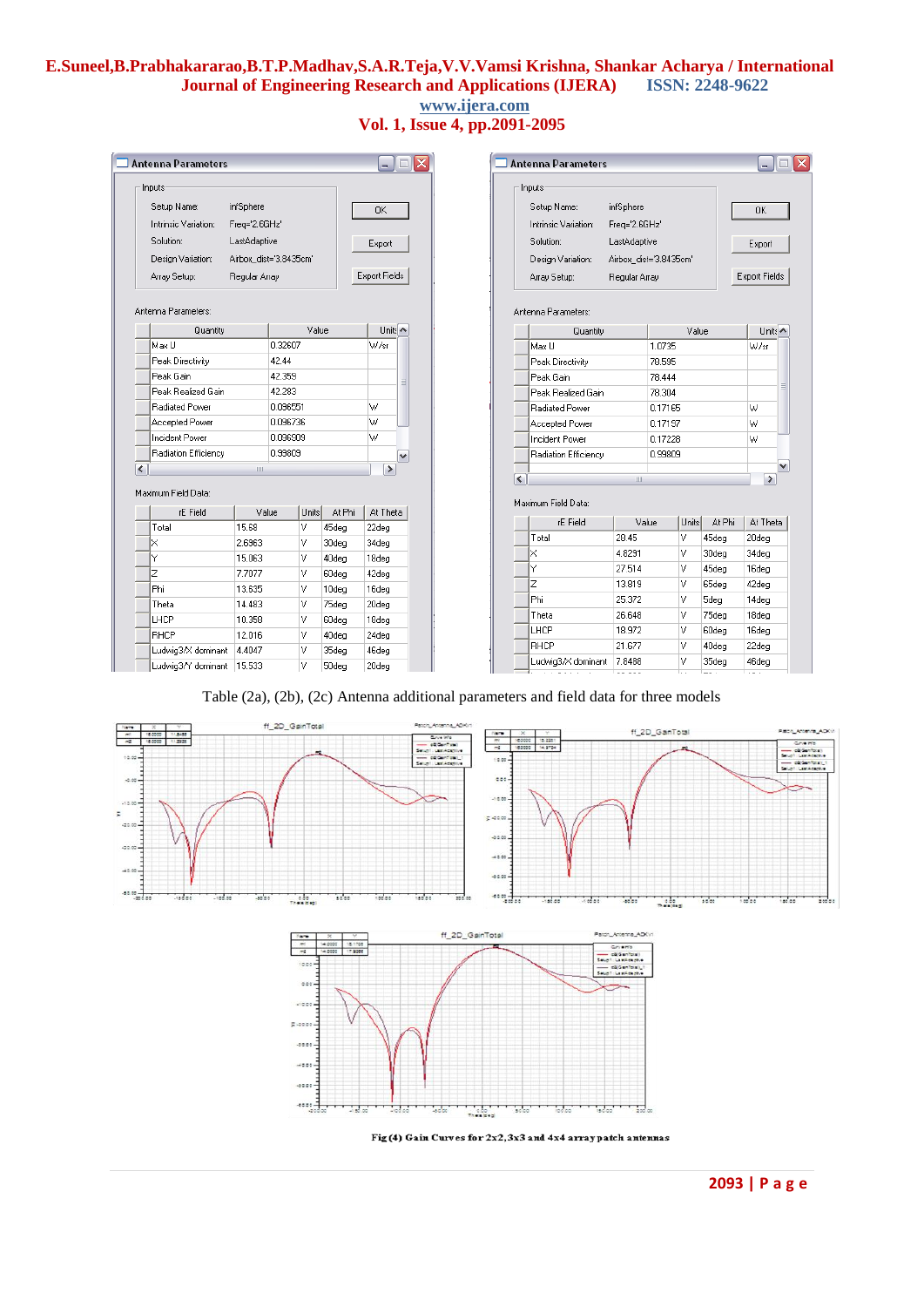# **E.Suneel,B.Prabhakararao,B.T.P.Madhav,S.A.R.Teja,V.V.Vamsi Krishna, Shankar Acharya / International Journal of Engineering Research and Applications (IJERA) ISSN: 2248-9622 www.ijera.com**

**Vol. 1, Issue 4, pp.2091-2095**

Figure (4) shows the gain curve for all the three models. From the simulation results it is clear that the gain enhancement can be done by increasing number of patch elements. The peak directivity and peak gain is almost doubled when patch elements increases from 4 to 16 with 2x2, 3x3 and 4x4 array. The radiation efficiency is showing the same value for all three cases but the incident and accepted powers are different for each case. Left hand circular polarization and right hand circular polarization values can be collected from the maximum field data results.

As per the power consumption is concerned the 2x2 array model consumes less power compared to other models and 4x4 consumes more power. The element spacing is very nearer in the case of 4x4 array patch which leads to mutual coupling losses and in the case of 2x2 array the mutual coupling is less.

# **III. Conclusion:**

2x2, 3x3 and 4x4 array patch antennas are designed and simulated using Ansoft HFSS and their performance characteristics are presented in this work. As we observed that the gain and bandwidth are enhanced by increasing the number of patch elements in the models from 2x2 to 4x4. The radiation efficiency, return loss remain same even with change in the patch elements but Radiated power also increased accordingly. All these models are used line feeding instead of coaxial feeding and the performance characteristics of these antennas should be studied using coaxial feeding and edge feeding also in the future. The surface and leaky waves can be reduced by using EBG structures may improve the efficiency of the array patch antennas in our future work.

### **Acknowledgments:**

The authors like to express their thanks to the management of MIC Engineering College and K L University for their support and encouragement during this work. Further Madhav like to express his gratitude towards department of ECE, K L University.

### **References:**

[1] Yong Huang, Ke-Li Wu, Da-Gang Fang and Ehlert, M., "An integrated LTCC millimeter-wave planar array antenna with lowloss feeding network," *IEEE Trans. Antennas and Propagation*  vol. 53, issue 3, pp. 1232 – 1234, March 2005.

- [2] Balh IJ and Bhartia P (1980) Microstrip antennas. Artech house, Norwood, MA.
- [3]. Balanis CA (1997) Antenna theory, John Wiley & Sons, Inc.
- [4] K.F.Lee and W.Chen, ―Advances in microstrip and Printed antennas, Wiley, Newyork,1997, pp.144-147.

[5] Arun K Bhattacharayya, ―Phased Array Antennas‖, Wiley series in Microwave and Optical Engineering, Chapter 5.

[6]. K.L.Wong, ―Compact and Broadband Microstrip Antennas, John Wiley & sons, Text Book

[7].R.B.Waterhouse, et.al, Broadband printed millimeterwave Antenna, IEEE Trans. AP – 51, No.9, Sep 2003,pp 2492- 2495.

[8] R. Gonzalo Garcia, P. de Maagt, and M. Sorolla, "Enhanced patchantenna performance by suppressing surface waves using photonicband- gap substrate," *IEEE Trans. Microwave Theory Tech.*, vol. 47, no. 11, pp. 213 1–2138, Nov. 1999.

[9] B.T.P.Madhav, Prof. VGKM Pisipati, Prof. Habibulla Khan, VGNS Prasad, Prof. P.V.Datta Prasad, P.Sreekanth, "Microstrip Circular Patch Array Antenna For Wlan Applications On Liquid Crystal Polymer Substrate", Journal of Emerging Trends in Computing and Information Sciences. , Vol. 2, No. 1, February 2011.

[10] B.T.P.Madhav, Dr. K. Sarat Kumar, Pranob K Charless, P.Sreyash, V.Satyasainadh, P.L.Madhuri, A.Snehitha, Saroj Gautam," Rectangular Microstrip 6X6 Patch Array Antenna Performance Evaluation based on Permittivity of the Substrate Materials", GJCAT, Vol 1 (1), 2011, 83-91, ISSN: 2249-1945.

### **Authors Biography:**



**E.Suneel**, received B.Tech in Electronics and Communication engineering, M.Tech in Instrumentation and Control Systems, from JNTU College of Engineering Kakinada in 1997 and 2002, From 2002-2003 he worked as Asst.Professor in VPSIT,Kanuru, Vijayawada, From 2006 to till date he is working in DVR &Dr HS MIC College of Technology, Kanchikacherla.